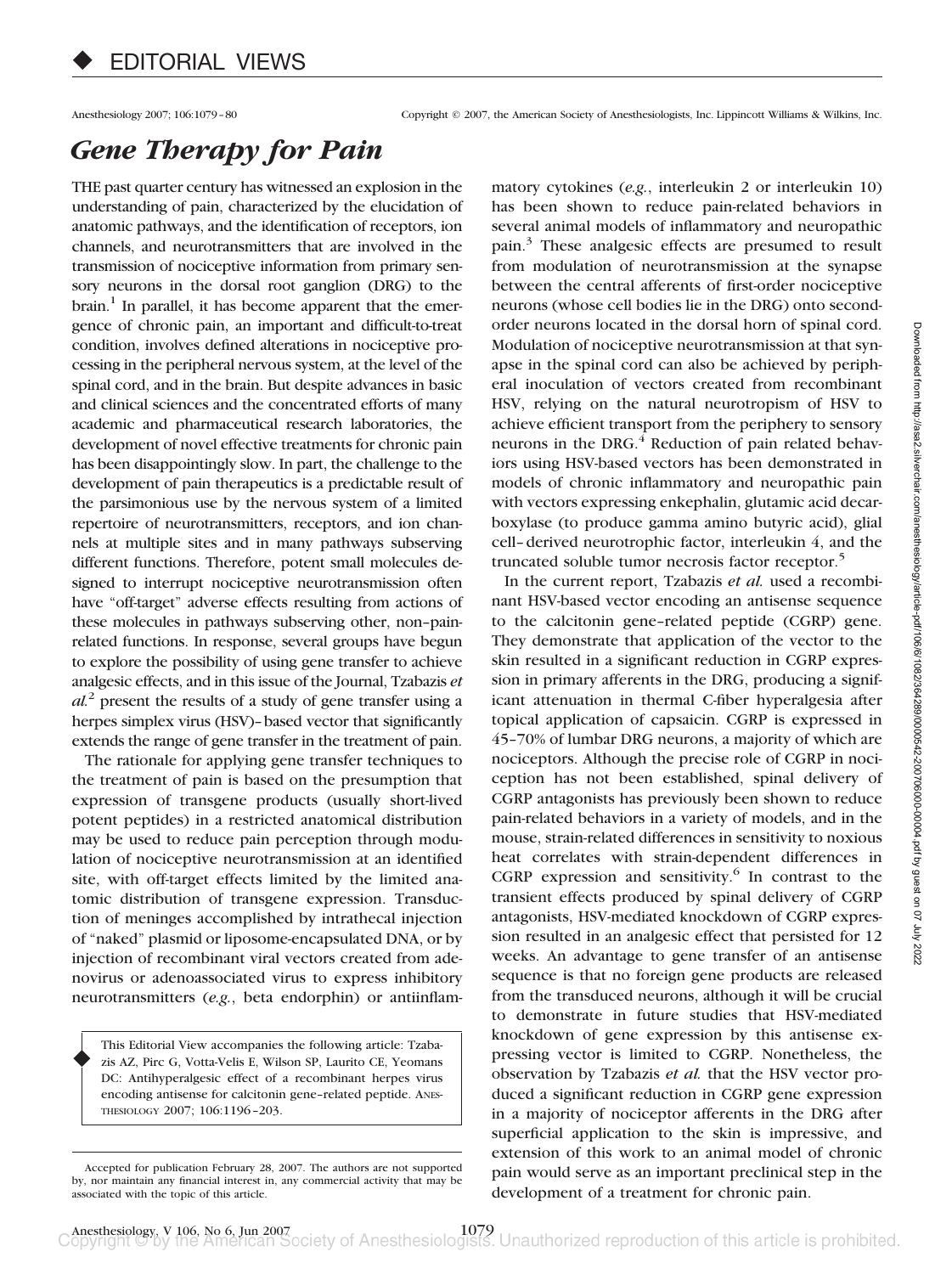Gene transfer for the treatment of pain is slowly moving toward the clinic. A trial using intrathecal injection of a plasmid encoding interleukin 10 to treat chronic neuropathic pain has been proposed, and a second trial to establish safety and dose range of a nonreplicating HSV vector encoding enkephalin in patients with pain caused by cancer has received sponsorship. Chronic pain represents an important clinical problem for which there is a substantial unmet need; the current report provides additional hope for the future in this regard.

**Marina Mata, M.D.,\* David J. Fink, M.D.†** \* Department of Neurology, University of Michigan, and GRECC and Neurology, VA Ann Arbor Healthcare System, Ann Arbor, Michigan. † Department of Neurology, University of Michigan, and Neurology, VA Ann Arbor Healthcare System, Ann Arbor, Michigan. djfink@umich.edu

Anesthesiology 2007; 106:1080–2 Copyright © 2007, the American Society of Anesthesiologists, Inc. Lippincott Williams & Wilkins, Inc.

gene. Proc Natl Acad SciUSA 2005; 102:12938–43

ropathy and chronic pain. Curr Neurol Neurosci Rep 2004; 4:1–2

edition. Oxford, UK, Elsevier Churchill Livingstone, 2006

1. McMahon SB, Koltzenburg M: Wall and Melzack's Textbook of Pain, 5th

2. Tzabazis AZ, Pirc G, Votta-Velis E, Wilson SP, Laurito CE, Yeomans DC: Antihyperalgesic effect of a recombinant herpes virus encoding antisense for calcitonin gene–related peptide. ANESTHESIOLOGY 2007; 106:1196–203

3. Cope DK, Lariviere WR: Gene therapy and chronic pain. Sci World J 2006;

4. Glorioso JC, Fink DJ: Herpes vector-mediated gene transfer in treatment of diseases of the nervous system. Annu Rev Microbiol 2004; 58:253–271 5. Mata M, Glorioso JC, Fink DJ: Gene therapy: Novel treatments for polyneu-

6. Mogil JS, Miermeister F, Seifert F, Strasburg K, Zimmermann K, Reinold H, Austin JS, Bernardini N, Chesler EJ, Hofmann HA, Hordo C, Messlinger K, Nemmani KV, Rankin AL, Ritchie J, Siegling A, Smith SB, Sotocinal S, Vater A, Lehto SG, Klussmann S, Quirion R, Michaelis M, Devor M, Reeh PW: Variable sensitivity to noxious heat is mediated by differential expression of the CGRP

**References**

6:1066–1074

# *Advancing Perioperative Prediction of Cardiac Risk after Vascular Surgery*

## *Does Postoperative N-terminal Pro-brain Natriuretic Peptide Do the Trick?*

PATIENTS undergoing elective major vascular surgery still have substantial perioperative risk of myocardial infarction and cardiac death, despite decades of research focused on risk stratification and implementation of riskreduction strategies. $1-3$  This significant myocardial risk extends beyond the perioperative period. At 18 months after vascular surgery, 18.7% of patients still experience death or myocardial infarction, *i.e.*, almost 1 in every 5 subjects studied.<sup>1</sup>

Recent research has suggested that perioperative intervention may improve outcomes in this high-risk subset of vascular surgical patients.4,5 Therefore, enhanced identification of patients at high risk represents a means of targeting perioperative intervention. Serum biomarkers such as C-reactive protein, serum creatinine, brain natriuretic peptides, and/or troponin may collectively represent such a method.1,6–10

In this issue of the Journal, Dr. Mahla *et al.*<sup>11</sup> further examine the utility of cardiac biomarkers to stratify perioperative risk and those patients in whom more targeted

This Editorial View accompanies the following article: Mahla EM, Baumann A, Rehak P, Watzinger N, Vicenzi MN, Maier R, Tiesenhausen K, Metzler H, Toller W: N-terminal pro-brain natriuretic peptide identifies patients at high risk for adverse cardiac outcome after vascular surgery. ANESTHESIOLOGY 2007; 106:1088–95. ♦

long-term interventions should be directed. In this prospective observational study, the investigators tested whether certain cardiac biomarkers (N-terminal probrain natriuretic peptide [NT-proBNP], C-reactive protein, fibrinogen, and serum creatinine) were predictors of adverse cardiac outcome. The study cohort consisted of 218 elective vascular surgical patients who all had a preoperative ejection fraction greater than 40% and who had a median follow-up of 2.25 yr. Twenty percent of the study cohort experienced adverse cardiac events as follows: 7% cardiac death, 15% nonfatal myocardial infarction, and 1% emergent coronary artery revascularization.

After univariate analysis, the following serum markers were predictors of adverse cardiovascular outcome: preoperative NT-proBNP, postoperative NT-proBNP, preoperative creatinine, preoperative fibrinogen, and C-reactive protein. After multivariate analysis, there were three independent predictors of adverse cardiovascular events: postoperative NT-proBNP levels of 860 pg/ml or greater (odds ratio, 4.88; 95% confidence interval, 2.43– 9.81), occurrence of surgical complications (odds ratio, 2.56; 95% confidence interval, 1.11–5.90), and preoperative creatinine greater than 1.2 mg/dl (odds ratio, 1.92; 95% confidence interval, 1.02–3.62).

The significant ability of preoperative NT-proBNP to predict adverse cardiovascular outcome after noncardiac surgery has been established. $8-10$  The novel observation in this outcome study is that postoperative NT-proBNP is more predictive of short-term and long-term cardiovascular morbidity and mortality than preoperative NTproBNP.

Accepted for publication January 30, 2007. The authors are not supported by, nor maintain any financial interest in, any commercial activity that may be associated with the topic of this article.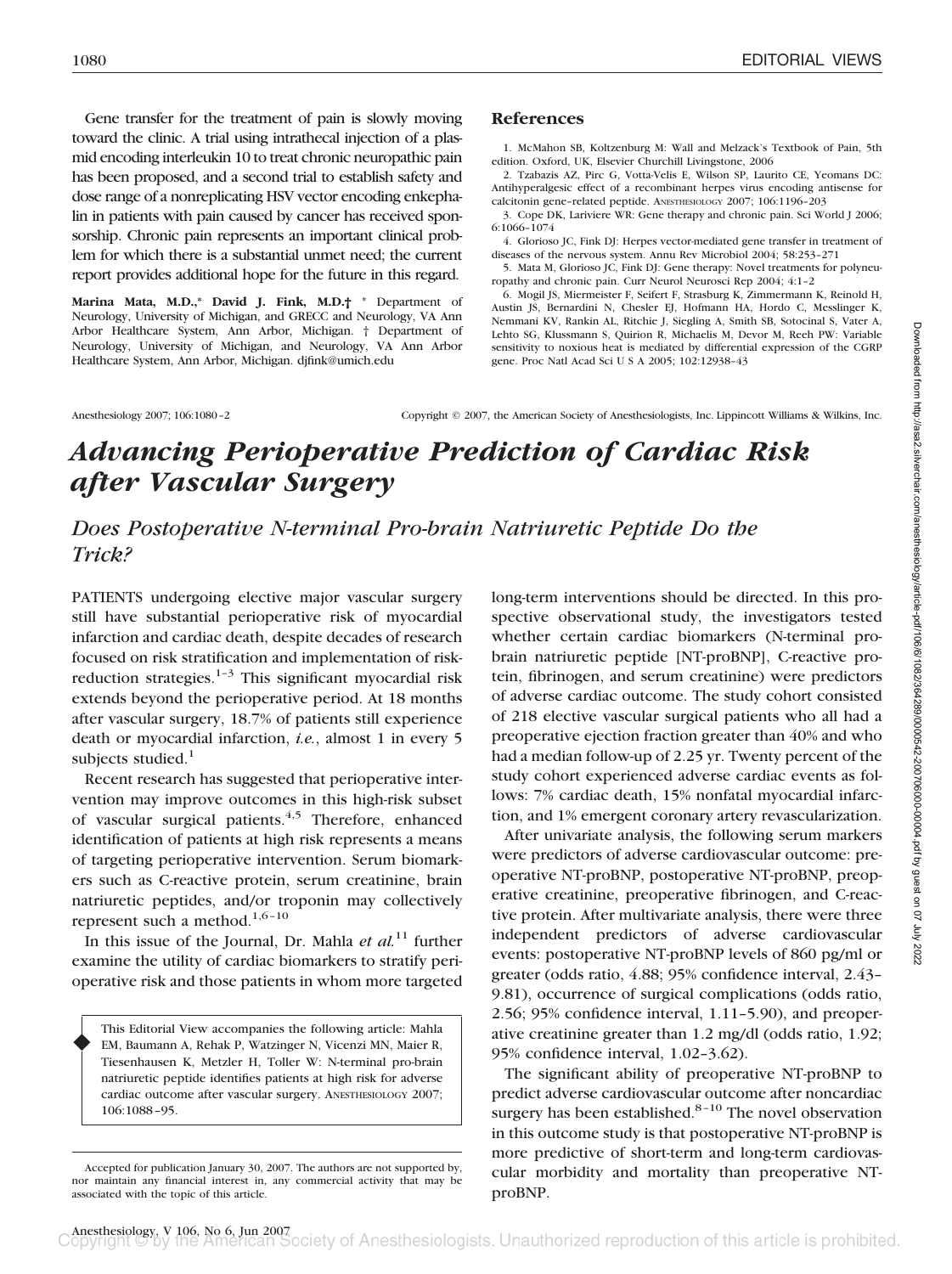This important observation must be interpreted in light of the study design. The peptide, NT-proBNP, is released from cardiomyocytes in response to ischemia and myocardial stretch. $6-12$  The investigators chose NTproBNP, as compared with BNP, because of its longer half-life. Furthermore, they excluded clinical entities associated with higher levels of natriuretic peptides such as atrial fibrillation, aortic stenosis, unstable coronary syndromes, decompensated heart failure, and impaired renal function. From an anesthetic standpoint, all patients in this cohort underwent general anesthesia compared with regional anesthesia, which decreases perioperative levels of natriuretic peptides.<sup>13</sup>

Where do we go from here? The cumulative evidence strongly suggests that we should include serum markers to better predict the subset of high-risk patients who will experience postoperative adverse cardiovascular outcome. We have no doubt that further perioperative research will identify more candidate markers besides NTproBNP, including not only peptides but also genetic polymorphisms.

The results from this study beg future investigation in at least three areas: (1) trials to confirm this observation across perioperative populations, (2) trials that target perioperative interventions based on this marker, and (3) trials that target further long-term consultation and/or assessment based on this marker. The remaining discussion will be stratified with respect to these stated groups.

Despite the extremely positive findings from this study, further clinical trials are required to confirm and validate these findings (group 1 of further studies). The predictive value of the generated multivariate model is robust for this data set, but whether this will generalize across different data sets is still unknown. Further studies should examine various noncardiac surgical cohorts to test the reproducibility and validity of postoperative NT-proBNP as a predictive marker of postoperative myocardial risk. Will the odds ratio still be greater than 1? That is, will a postoperative NT-proBNP of 860 pg/ml or greater still correlate with increased cardiovascular risk? Will the odds ratio be 4.88 or greater? That is, will a postoperative NT-proBNP level of 860 pg/ml or greater correlate with  $a \geq 5$  times higher risk of developing an adverse cardiovascular event? Will the confidence interval of the odds ratio be greater than 1? That is, will it be certain to a 95% confidence limit that a postoperative NT-proBNP level of 860 pg/ml or greater correlates with increased cardiovascular risk? These further studies should also examine the predictive performance of postoperative NT-proBNP with respect to patient age, anesthetic technique, and compromised organ reserve (*e.g.*, degrees of renal dysfunction, degrees of acute and chronic ventricular dysfunction).

If the elevation of NT-proBNP occurs before irreversible cardiac morbidity, it is conceivable that multimodal perioperative intervention could be implemented to prevent or limit this morbidity (group 2 of further studies). These interventions could be pharmacologic (*e.g.*, --blockade, statins, anticoagulation), diagnostic (*e.g.*, admission to a high-care setting such as an intensive care unit, further noninvasive or invasive testing), and/or therapeutic (*e.g.*, coronary angioplasty). The study population could be stratified *post hoc*, *i.e.*, after postoperative NT-proBNP measurement. The high-risk group would be the subgroup with a postoperative NT-proBNP level of 860 pg/ml or greater. This high-risk group could then receive targeted intervention as detailed above. High-priority interventions to test would be intensive --blockade, platelet blockade, and/or statin therapy. We anticipate that this group of studies will follow in the near future and are highly likely to document further reduction in cardiovascular risk after vascular surgery.

With regard to long-term strategies, the perioperative period could be viewed as a "stress test." The presence of markedly elevated NT-proBNP could therefore be viewed as analogous to a positive stress test result and identify high-risk patients for referral to a cardiologist or internist. This referral could trigger specific management to reduce future myocardial risk (group 3 of further studies). This kind of biomarker-driven management already exists in published guidelines for cardiologists (*e.g.*, serum natriuretic peptide and heart failure,  $14$  C-reactive protein and coronary disease).<sup>15</sup> The referral could direct long-term medical attention to aggressive risk-reduction for atherosclerotic events not only in the heart but also elsewhere in the arterial tree, such as the brain and kidney, given that atherosclerosis is a systemic disease. We anticipate that this group of studies will occur most likely as long-term follow-up of the cohorts from groups 1 and 2 of further studies.

In summary, Dr. Mahla *et al.* are to be congratulated for further refining identification of patients at high risk for both short-term and long-term postoperative myocardial mortality and morbidity. Their study not only has shaped future outcome research in this important area, but also is another step toward making the immediate perioperative period and beyond safer for our patients.

**John Augoustides, M.D., F.A.S.E.,\* Lee A. Fleisher, M.D., F.A.C.C.†** \* Cardiovascular and Thoracic Section, Department of Anesthesiology and Critical Care, † Department of Anesthesiology and Critical Care, Hospital of the University of Pennsylvania, Philadelphia, Pennsylvania. yiandoc@ hotmail.com

#### **References**

1. Bursi F, Babulin L, Barbieri A, Politi L, Zennaro M, Grimaldi T, Rumolo A, Gargiulo M, Stella A, Modena MG, Jaffe AS: Vascular surgery patients: Perioperative and long-term risk according to the ACC/AHA guidelines, the additive role of post-operative troponin elevation. Eur Heart J 2005; 26:2448–56

2. Eagle KA, Berger PB, Calkins H, Chaitman BR, Ewy GA, Fleischmann KE, Fleisher LA, Froehlich JB, Gusberg RJ, Lepp JA: ACC/AHA guideline update for perioperative cardiovascular evaluation for noncardiac surgery—executive summary: A report of the American College of Cardiology/American Heart Association Task Force on Practice Guidelines. J Am Coll Cardiol 2002; 39:542–53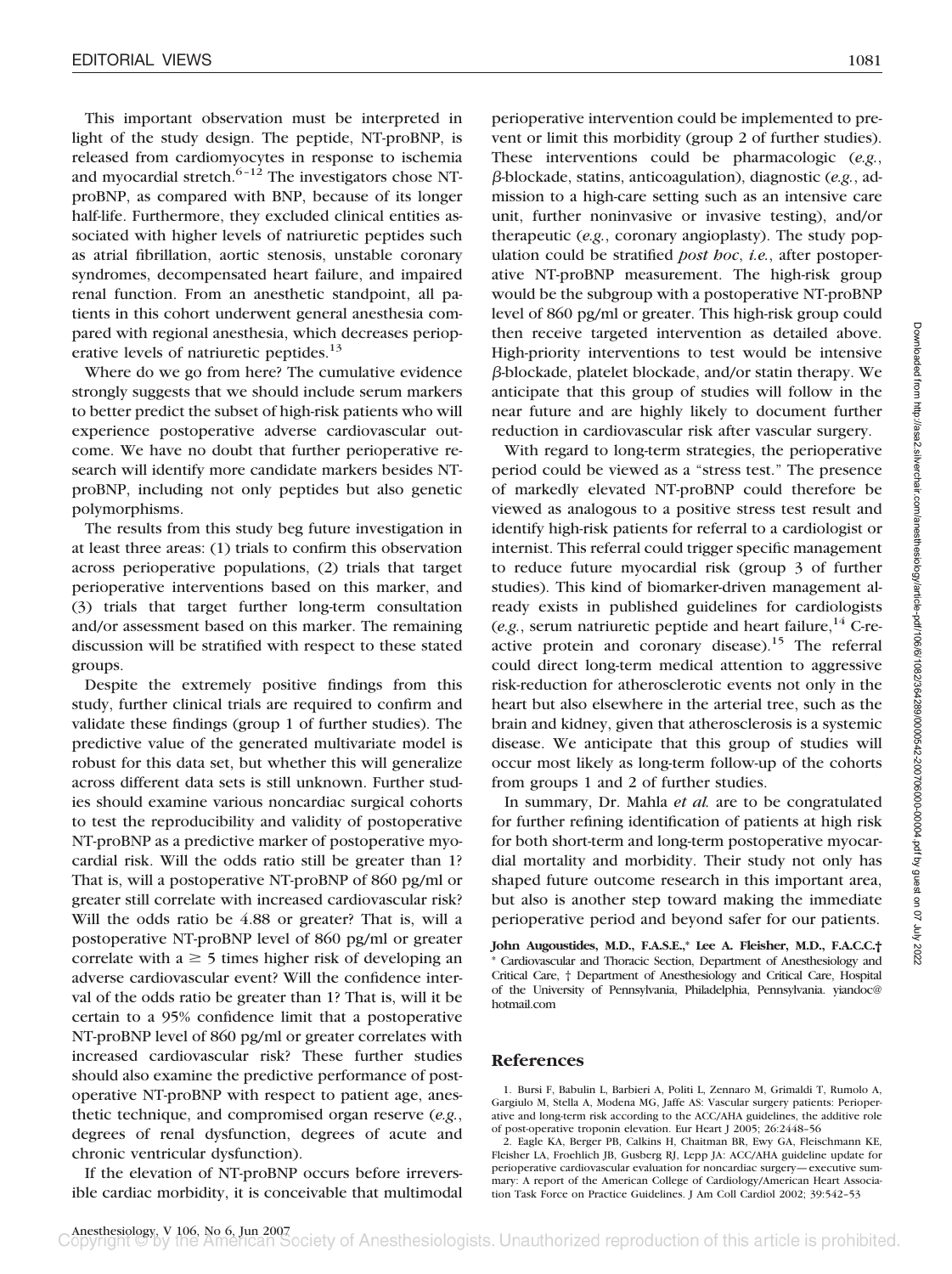3. Hoeks SE, Bax JJ, Poldermas D: Should the ACC/AHA guidelines be changed in patients undergoing vascular surgery? Eur Heart J 2005; 26:2358–60

4. Fleisher LA, Beckman JA, Brown KA, Calkins H, Chalkof EL, Fleischmann KE, Freeman WK, Froehlich JB, Kasper EK, Kersten JR, Riegel B, Robb JF: ACC/AHA 2006 guideline update on perioperative cardiovascular evaluation for noncardiac surgery: Focused update on perioperative beta-blocker therapy—a report of the American College of Cardiology/American Heart Association Task Force on Practice Guidelines (Writing Committee to update the 2002 Guidelines on Perioperative Evaluation for Noncardiac Surgery). Anesth Analg 2007; 104:15–26

5. Hindler K, Shaw AD, Samuels J, Fulton S, Collard CD, Riedel B: Improved postoperative outcomes associated with preoperative statin therapy. ANESTHESIOL-OGY 2006; 105:1260–72

6. Rothenbacher D, Koenig W, Brenner H: Comparison of N-terminal pro-B-natriuretic peptide, C-reactive protein, and creatinine clearance for prognosis in patients with known coronary artery disease. Arch Intern Med 2006; 166:2455–60

7. Kim H, Yang DH, Park Y, Han J, Lee H, Kang H, Park HS, Cho Y, Chae SC, Jun JE, Park WH: Incremental prognostic value of C-reactive protein and Nterminal pro-B-type natriuretic peptide in acute coronary syndrome. Circ J 2006; 70:1379–84

8. Provenchere S, Berroeta C, Raynaud C, Baron G, Poirier I, Desmonts JM, Lung B, Dehoux B, Philip I, Benessiano J: Plasma brain natriuretic peptide and cardiac troponin I concentrations after adult cardiac surgery: Association with postoperative cardiac dysfunction and 1-year mortality. Crit Care Med 2006; 34:995–1000

9. Yeh HM, Lau HP, Lin JM, Sun WZ, Wang MJ, Lai LP: Preoperative plasma

N-terminal pro-brain natriuretic peptide as a marker of cardiac risk in patients undergoing elective non-cardiac surgery. Br J Surg 2005; 92:1041–5

10. Feringa HH, Bax JJ, Elhendy A, de Jonge R, Lindemans J, Schouten O, van den Meiracker AH, Boersma E, Schinkel AF, Kertal MD, van Sambeek MR, Poldermans D: Association of plasma N-terminal pro B-type natriuretic peptide with postoperative cardiac events in patients undergoing surgery for abdominal aortic aneurysm or leg bypass. Am J Cardiol 2006; 98:111–5

11. Mahla EM, Baumann A, Rehak P, Watzinger N, Vicenzi MN, Maier R, Tiesenhausen K, Metzler H, Toller W: N-terminal pro-brain natriuretic peptide identifies patients at high risk for adverse cardiac outcome after vascular surgery. ANESTHESIOLOGY 2007; 106:1088–95

12. Goetze JP, Gore A, Mioller CH, Steinbruchel DA, Rehfeld JF, Nielsen LB: Acute myocardial hypoxia increases BNP gene expression. FASEB J 2004; 18: 1928–30

13. Suttner S, Lang K, Piper SN, Schultz H, Rohm KD, Boldt J: Continuous intra- and postoperative thoracic epidural analgesia attenuates brain natriuretic peptide release after major abdominal surgery. Anesth Analg 2005; 101:896–903 14. Heart Failure Society of America: Evaluation and management of patients

with acute decompensated heart failure. J Card Fail 2006; 12:e86–103 15. Pearson TA, Mensah GA, Alexander RW, Anderson JL, Cannon RO, Criqui M, Fadi YY, Fortmann SP, Hong Y, Myers GL, Rifai N, Smith SC, Taubert K, Tracy RP, Vinicor F: Markers of inflammation and cardiovascular disease: application to clinical and public health practice: A statement for healthcare professionals from the Centers for Disease Control and Prevention and the American Heart Association. Circulation 2003; 107:499–511

Anesthesiology 2007; 106:1082-4 Copyright © 2007, the American Society of Anesthesiologists, Inc. Lippincott Williams & Wilkins, Inc.

## *Anesthesia-related Maternal Mortality*

### *A Pat on the Back or a Call to Arms?*

THE article by Mhyre *et al.*<sup>1</sup> in the current issue of ANESTHESIOLOGY reviews anesthesia-related maternal mortality in Michigan over an 18-yr period. This is the third in a series of reviews that have examined maternal mortality in Michigan since the state began the Maternal Mortality Surveillance in 1950.

Before focusing on the current article, I would like to provide a brief overview of the evolution of anesthesiarelated maternal mortality over the past three decades. Anesthesia-related maternal mortality is a remarkable success story and illustrates how a problem can be targeted and significantly reduced through scientific study followed by recommendations that alter practice patterns. Before 1984, the side effects of local anesthetics were poorly understood, and a majority of complications in obstetric anesthesia occurred in laboring patients or when epidural local anesthetics were administered for operative delivery. The first "call to arms" in obstetric anesthesia was an editorial in 1979 that raised concerns over bupivacaine- and etidocaine-induced cardiac toxic-

This Editorial View accompanies the following article: Mhyre JM, Riesner MN, Polley LS, Naughton NN: A series of anesthesia-related maternal deaths in Michigan, 1985–2003. ANESTHE-SIOLOGY 2007; 106:1096–104.

♦

ity. $^{2}$  This editorial and a second in 1984 $^{3}$  that outlined investigations spawned from the former led to the eventual withdrawal of 0.75% bupivacaine in obstetrics and altered the way in which local anesthetics were administered. Instead of administering concentrated local anesthetics as a bolus, epidural catheters were tested after insertion and/or all doses were fractionated. These simple measures and the use of dilute local anesthetics solutions to achieve and maintain labor analgesia resulted in a drastic reduction in the number of anesthesiarelated maternal deaths, especially during labor.<sup>4</sup> In fact, I am unaware of a single maternal death during labor related to local anesthetic toxicity since 1984, during which time approximately 40 million parturients within the United States received epidural labor analgesia. This achievement is deserving of a pat on the back for obstetric anesthesia.

Although anesthesia-related maternal mortality was reduced, it was not eliminated. An examination of deaths after 1984 revealed that they now occurred primarily during operative delivery and were most often associated with general anesthesia.<sup>4</sup> Of concern, it was noted that although overall anesthesia-related maternal mortality was reduced despite the widespread use of epidural analgesia during labor, the rate of maternal mortality associated with general anesthesia remained unchanged. The physiologic changes of pregnancy were believed to be the major contributing factors that increased the risk of either aspiration or

Accepted for publication March 7, 2007. The author is not supported by, nor maintains any financial interest in, any commercial activity that may be associated with the topic of this article.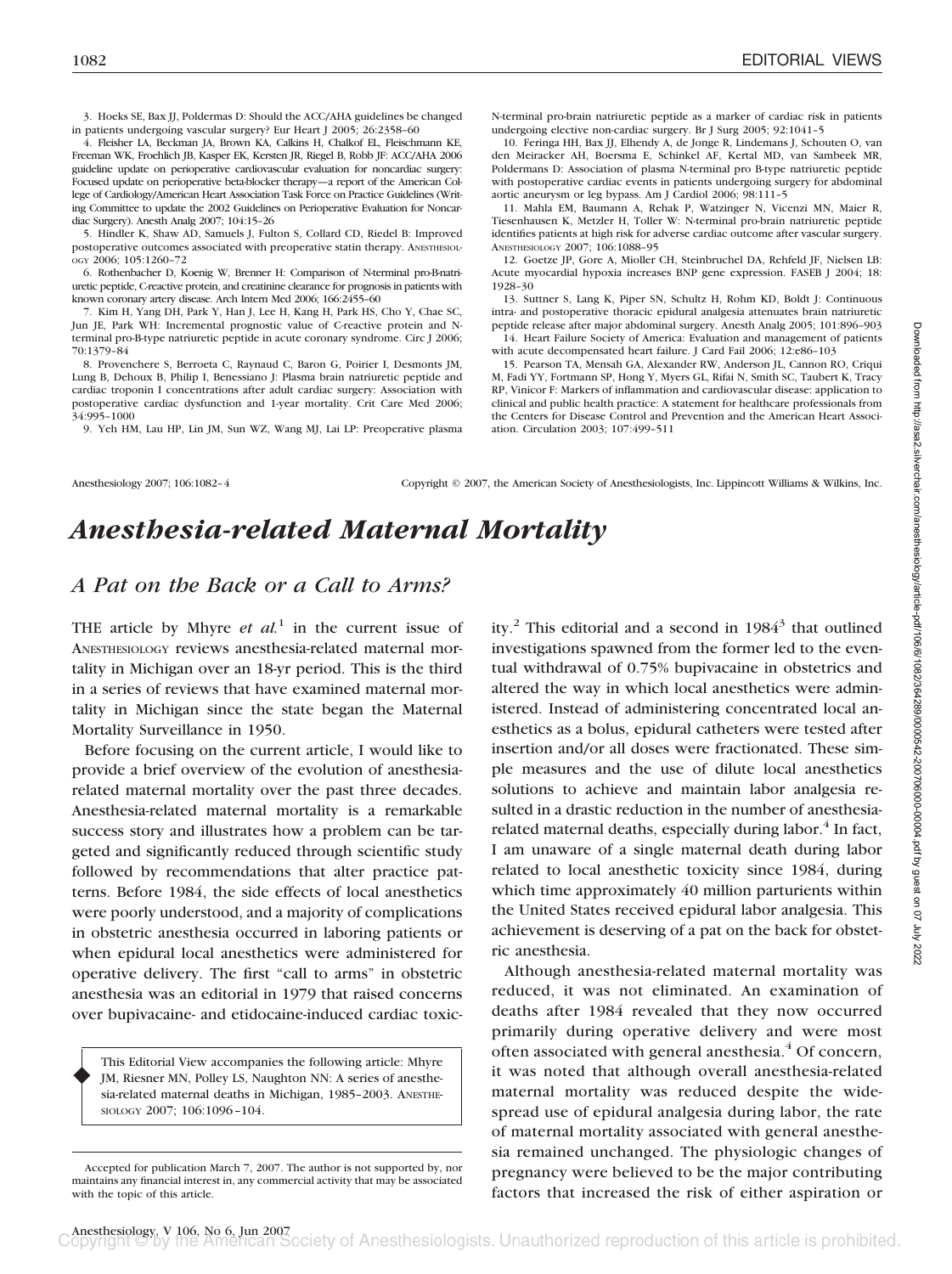failed intubation during induction. This was the second call to arms for obstetric anesthesia.

Reducing the incidence of aspiration or failed intubation by either avoiding general anesthesia or standardizing airway management became the focus of attention. Recommendations included (1) increased utilization of regional anesthesia for both vaginal and operative delivery, (2) early epidural placement in patients at highest risk for urgent cesarean delivery, (3) use of algorithms for difficult intubation with adaptations for fetal distress, (4) equipment checklists for difficult intubation carts, (5) elective fiberoptic intubation in patients with anticipated difficult intubation, and (6) use of newer devices that facilitate ventilation (*LMA*™ [The Laryngeal Mask Company Limited, Le Rocher, Victoria, Mahe, The Seychelles]; *LMA-Fastrach*™ [LMA North America, San Diego, CA]; and Combitube [Tyco Healthcare Group, LP, Mansfield, MA], to mention a few). Although it remains to be determined whether these recommendations will further reduce maternal mortality, the current article provides tantalizing evidence that this may be the case.

At first glance, the current review of maternal mortality in Michigan reconfirms much of what we believe to be true in obstetric anesthesia: that anesthesia-related maternal mortality is exceedingly rare and that labor analgesia is safe. There were only eight deaths identified in which anesthesia was the primary cause, and none occurred during labor or were associated with local anesthetic toxicity. However, a closer examination of the deaths reveals a surprising and potentially ominous signal that may once again alter obstetric anesthesia dogma: No maternal deaths were associated with aspiration or failed intubation in the current series. Instead, all eight occurred during emergence or recovery and were related to either airway obstruction or hypoventilation. Weight and race were contributing factors in that 75% of the patients who died were obese (body mass index greater than 30) and 75% were African-American. Whether this trend will be widespread or is simply an aberration remains to be seen. However, at least two alarming trends within the US population may have been confounding factors in the current series and have the potential to impact obstetric anesthesia and maternal mortality in the future: obesity and advancing maternal age.

Obesity in America is reaching epidemic proportions.\* It was estimated in 2003 that 32.2% of adults older than 20 yr were obese. The problem is prevalent throughout the United States, and the percentage is expected to continue increasing in the future. Obesity increases the risk of comorbidity, including diabetes, hypertension, and respiratory disease such as obstructive sleep apnea. In addition, obesity is an independent risk factor for cesarean delivery and increases obstetric, neonatal, sur-

gical, and anesthetic risk.<sup>5</sup> Obesity associated morbidity is so problematic that our governing bodies are developing recommendations to assist with the care of these patients. The American College of Obstetricians and Gynecologists Committee Opinion #315: Obesity in Pregnancy, recommends consultation with an anesthesiologist before delivery as one of six major recommendations,<sup>6</sup> and the American Society of Anesthesiologists recently published Practice Guidelines for the Perioperative Management of Patients with Obstructive Sleep Apnea.<sup>7</sup> Not only are women becoming more obese, they also more often delay pregnancy until after age 35 years, and because advancing maternal age associates with additional risks,<sup>8</sup> every indication suggests that our patients will weigh more and present at an older age with additional coexisting disease in the future. I predict that these trends will affect each and every anesthetic practice and will not be limited to obstetrics.

With respect to obstetric anesthesia, if these trends hold true, they threaten to reverse three decades of reductions in anesthesia-related maternal mortality unless drastic measures are taken to reduce risks associated with larger, older, and sicker patients. Rather than resting on our laurels, it is time for a new call to arms. It is incumbent on each anesthesia practice to establish protocols that not only reduce anesthetic risks during labor and during induction, should general anesthesia be necessary, but also reduce risks associated with emergence from general anesthesia and during recovery. These protocols must also include measures that specifically address the peripartum and perioperative risks associated with obesity and obstructive sleep apnea with a special focus on reducing the risks of airway obstruction and hypoventilation after delivery and surgery. Unlike the two previous calls to arms, which were relatively easy to achieve because they primarily involved changes to anesthesia care, the current challenges outlined in this editorial will be significantly more difficult to achieve. Although not an impossible task, they will require coordinated and multidisciplinary efforts that involve anesthesia, obstetrics, primary care, nursing, and administration. Obstetric anesthesia has responded to challenges in the past, and I have every reason to believe we will do so once again.

**Robert D'Angelo, M.D.,** Department of Anesthesiology, Wake Forest University School of Medicine, Winston-Salem, North Carolina. rdangelo@wfubmc.edu

#### **References**

<sup>\*</sup> CDC's Behavioral Risk Factor Surveillance System (BRFSS): Obesity trends among United States adults between 1985 and 2005. Available at: http://www. cdc.gov/nccdphp/dnpa/obesity/trend/maps/. Accessed March 1, 2007.

<sup>1.</sup> Mhyre JM, Riesner MN, Polley LS, Naughton NN: A series of anesthesia-related maternal deaths in Michigan, 1985–2003. ANESTHESIOLOGY 2007; 106:1096–104

<sup>2.</sup> Albright GA: Cardiac arrest following regional anesthesia with etidocaine or bupivacaine. ANESTHESIOLOGY 1979; 51:255-

<sup>3.</sup> Marx GF: Cardiotoxicity of local anesthetics-the plot thickens. ANESTHESIOL-OGY 1984; 60:3–5

<sup>4.</sup> Hawkins JL, Koonin LM, Palmer SK, Gibbs CP: Anesthesia-related deaths during obstetric delivery in the United States, 1979-1990. ANESTHESIOLOGY 1997; 86:277–84

<sup>5.</sup> Weiss JL, Fergal DM, Emig D, Ball RH, Nyberg DA, Cornstock CH, Saade G,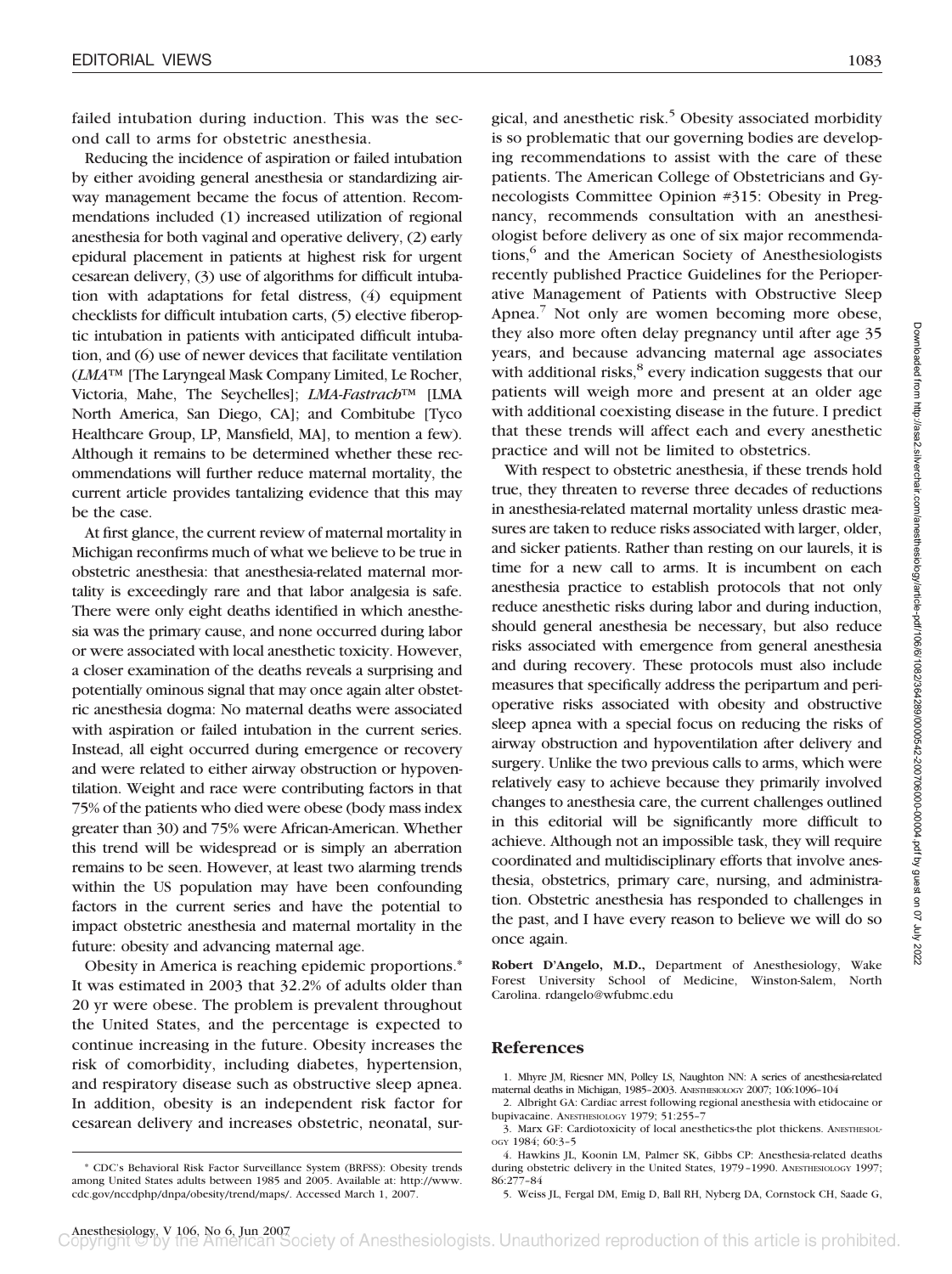Eddleman K, Carter SM, Craigo SD, Carr SR, D'Alton ME: Obesity, obstetric complications and cesarean delivery rate: A population-based screening study. Am J Obstet Gynecol 2004; 190:1091–7

6. Ecker JL, Chen KT, Cohen AP, Riley LE, Lieberman ES: Increased risk of cesarean delivery with advancing maternal age: Indications and associated factors in nulliparous women. Am J Obstet Gynecol 2001; 185:883–7

7. American College of Obstetrics and Gynecology Committee Opinion #315: Obesity in pregnancy. Obstet Gynecol 2005; 106:671–5

8. American Society of Anesthesiologists Task Force on Perioperative Management of Patients with Obstructive Sleep Apnea: Practice guidelines for the perioperative management of patients with obstructive sleep apnea. ANESTHESIOL-OGY 2006; 104:1081–93

Anesthesiology 2007; 106:1084–5 Copyright © 2007, the American Society of Anesthesiologists, Inc. Lippincott Williams & Wilkins, Inc.

# *At the Threshold of Noninvasive Functional Hemodynamic Monitoring*

THE number of novel noninvasive hemodynamic monitoring gizmos currently available and being developed is amazing. Independent of their accuracy in measuring what they say they measure, how they are used in clinical decision making is potentially more important because monitoring devices will only improve outcome if coupled to a treatment that itself improves outcome. For example, the continuous measure of cardiac output did little to improve patient outcomes until it was used as part of the measure of whole body oxygen delivery  $(D<sub>0</sub>)$  as a targeted resuscitation algorithm in high-risk surgical patients before surgery. This approach, called *preoptimization*, reduces postoperative morbidity<sup>1</sup> and mortality<sup>2</sup> and also reduces overall hospital cost. $3$  Although several modifications of the same approach have been used, all employ a volume challenge until cardiac output no longer increases and then add inotropes and/or vasopressors to reach their targeted  $Do_2$ . However, although volume loading is the traditional means to start resuscitation, fully half of all critically ill patients are not volume responsive, making this approach less efficient<sup>5</sup> and potentially dangerous. If one could determine volume responsiveness before therapy, an appropriate and effective treatment algorithm could be used to drive these proven therapeutic approaches.<sup>6</sup> Such a sensitive and specific parameter is known: assessment of arterial pulse pressure variation (PPV) during positive-pressure ventilation.<sup>7</sup> A PPV of greater than 13%, when averaged over 3–6 breaths of a tidal volume of 5–8 ml/kg, is predictive of an increase in cardiac output of greater than 15% in response to a volume challenge of 250 ml colloid.<sup>8</sup> However, such analysis requires the insertion of an arterial catheter, which itself is both time-consuming and associated with measurable morbidity. If a noninvasive means could be used to

This Editorial View accompanies the following article: Cannesson M, Attof Y, Rosamel P, Desebbe O, Joseph P, Metton O, Bastien O, Lehot J-J: Respiratory variations in pulse oximetry plethysmographic waveform amplitude to predict fluid responsiveness in the operating room. ANESTHESIOLOGY 2007; 106:1105–11. ♦

measure the same effect on PPV, it would be very useful clinically. Until recently, the only device available to make such measurements was a finger plethsomgraph.<sup>9</sup> However, this device is relatively expensive, is not universally available in operating rooms and other acute care monitoring environments, and may not maintain accuracy as vascular tone varies.<sup>10</sup> However, pulse oximetry is noninvasive, universally available, easy, and inexpensive to use. Furthermore, the pulse oximetry plethysmographic waveform amplitude is an essential variable in calculating pulse oximetry saturation and reflects the pulsatile change in tissue density during the cardiac cycle. Therefore, it is not surprising that the pulse oximetry plethysmographic waveform should resemble the arterial pulse pressure waveform in both shape and amplitude variation. However, there is no relation between absolute arterial pressure and the pulse oximeter signal, only in their variation over the ventilatory cycle. It follows, therefore, that if this relationship is not only qualitative but quantitative, it may be used as a surrogate measure of arterial pulse pressure variation and thus define preload responsiveness. Solus-Biguenet *et al.*<sup>11</sup> first described this phenomenon. They showed that pulse oximeter plethysmographic waveform amplitude variation (POV) predicted preload response in patients undergoing hepatic resection. In this issue of ANESTHESIOLOGY, Cannesson *et al.*<sup>12</sup> extends these observations to show that POV can predict fluid responsiveness in a fashion similar to PPV across a wide range of surgical patients. These findings, when coupled to the preoptimization resuscitation protocol approach, may represent a highly cost-effective means to reduce anesthesia stress and decrease mortality, morbidity, and cost of surgery. Although such a prospective study must be performed, there are still specific issues with the use of POV that must be considered. First, the pulse oximeter plethysmographic waveform dis-

played on the monitoring screen and reported by all commercially available pulse oximeters is a highly processed pulse density signal. The displayed pulse density signal is not really the absolute pulse density change but a time-averaged and mean-adjusted signal wherein the actual mean density is held constant but the dynamic changes in density are reported for quality control purposes. If no pulsatile signal is sensed, the pulse oximeter is unable to calculate oxygen saturation measured by pulse oximetry. The raw plethysmographic signal is

Accepted for publication February 21, 2007. The author is not supported by, nor maintains any financial interest in, any commercial activity that may be associated with the topic of this article.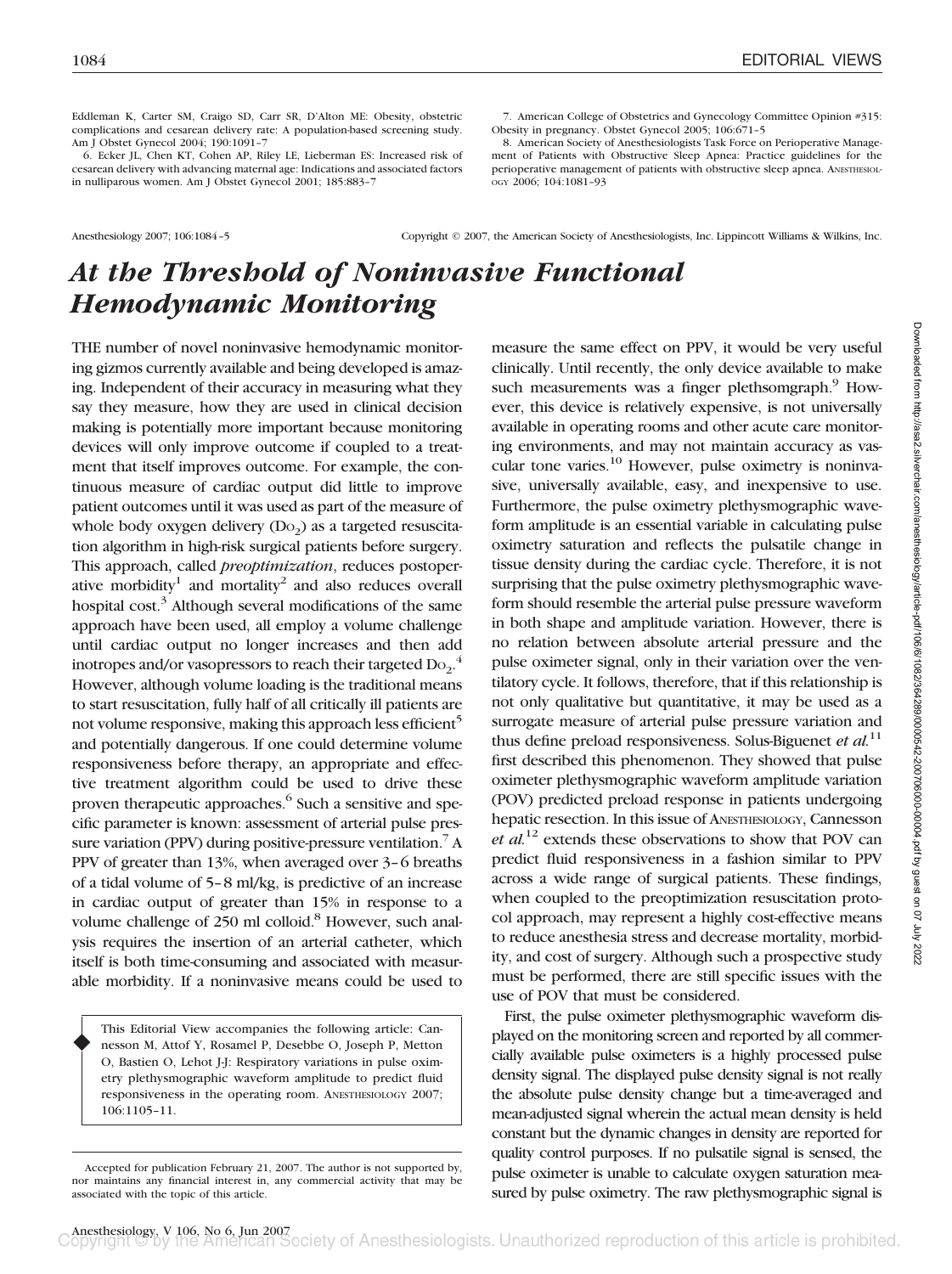much more variable. Therefore, the findings of both Solus-Biguenet *et al.*<sup>11</sup> and Cannesson *et al.*<sup>12</sup> must be validated in the setting of other pulse oximeter devices and different patient groups. Furthermore, the manufacturers of the various pulse oximeters must reintroduce the graphic display of POV as part of their usual output both onto the screen and into recoverable data logs.

Second, pulse oximeter plethysmographic density will be a function of tissue (nonchanging signal) and blood (changing signal) inputs, and its pulsatility will be primarily a function of changing blood density. Therefore, one must ask: What determines the blood density change over the sensing region? Clearly this will be a function of both perfusion pressure and vasomotor tone. As upstream vasomotor tone increases, for example, pulse oximeter plethysmographic changes would decrease for the same pulse pressure, and *vice versa* with vasodilation. Accordingly, it would be interesting to see the relation between PPV and POV as cardiovascular conditions are varied by pharmacologic intervention and disease. Clearly, this new use of pulse oximetry is exciting and potentially very important. Let us define its value carefully and, if it is proven to be useful, apply this new use of an established monitor broadly to help both monitor and guide resuscitation.

**Michael R. Pinsky, M.D.,** Department of Critical Care Medicine, University of Pittsburgh, Pittsburgh, Pennsylvania. pinskymr@ccm.upmc. edu

**References**

1. Gan TJ, Soppitt A, Maroof M, Habib E, Robertson K, Moretti E, Dwane P, Glass P: Goal-directed intraoperative fluid administration reduces length of hospital stay after major surgery. ANESTHESIOLOGY 2002; 97:820–6

2. Boyd O, Grounds M, Bennett ED: A randomized clinical trial of the effect of deliberate perioperative increase of oxygen delivery on mortality in high-risk surgical patients. JAMA 1993; 270:2699–707

3. Fenwick E, Wilson J, Sculpher M, Claxton K: Pre-operative optimisation employing dopexamine or adrenaline for patients undergoing major elective surgery: A cost-effectiveness analysis. Intensive Care Med 2002; 28:599–608

4. McKendry M, McGloin H, Saberi D, Caudwell L, Brady AR, Singer M: Randomised controlled trial assessing the impact of a nurse delivered, flow monitored protocol for optimisation of circulatory status after cardiac surgery. BMJ 2004; 329:258

5. Michard F, Teboul JL: Predicting fluid responsiveness in ICU patients: A critical analysis of the evidence. Chest 2002; 121:2000–8

6. Pearse D, Dawson D, Fawcett J, Rhodes A, Grounds RM, Bennett ED: Early goal-directed therapy after major surgery reduces complications and duration of hospital stay: A randomized controlled trial (ISRCTN38797445). Crit Care 2005; 9:R687–93

7. Michard F, Chemla D, Richard C, Wysocki M, Pinsky MR, Lecarpentier Y, Teboul JL: Clinical use of respiratory changes in arterial pulse pressure to monitor the hemodynamic effects of PEEP. Am J Respir Crit Care Med 1999; 159:935–9

8. Michard F, Boussat S, Chemla D, Anguel N, Mercat A, Lecarpentier Y, Richard C, Pinsky MR, Teboul J-L: Relation between respiratory changes in arterial pulse pressure and fluid responsiveness in septic patients with acute circulatory failure. Am J Respir Crit Care Med 2000; 162:134–8

9. Stok WJ, Baisch F, Hillebrecht A, Schulz H, Meyer M, Karemaker JM: Noninvavice cardiac output measurement by arterial pulse analysis compared with inert gas rebreathing. J Appl Physiol 1993; 74:2687–93

10. Cohn JN, Finkelstein S, McVeigh G, Morgan D, LeMay L, Robinson J, Mock J: Noninvasive pulse wave analysis for the early detection of vascular disease. Hypertension 1995; 26:503–8

11. Solus-Biguenet H, Fleyel M, Travernier B, Kipnis E, Onimus J, Robin E, Lebuffe G, Decoene C, Pruvot FR, Vallet B: Non-invasive prediction of fluid responsiveness during hepatic surgery. Br J Anaesth 2006; 97:808–6

12. Cannesson M, Attof Y, Rosamel P, Desebbe O, Joseph P, Metton O, Bastien O, Lehot J-J: Respiratory variations in pulse oximetry plethysmographic waveform amplitude to predict fluid responsiveness in the operating room. ANESTHE-SIOLOGY 2007; 106:1105–11

Anesthesiology 2007; 106:1085–7 Copyright © 2007, the American Society of Anesthesiologists, Inc. Lippincott Williams & Wilkins, Inc.

## *Tidal Volumes in Patients with Normal Lungs*

*One for All or the Less, the Better?*

**HMED** This editorial accompanies the article selected for this month's *Anesthesiology* CME Program. After reading the article and editorial, go to http://www.asahq.org/journalcme to take the test and apply for Category 1 credit. Complete instructions may be found in the CME section at the back of this issue.

MECHANICAL ventilation (MV) using tidal volumes  $(V_T)$ of not more than 6 ml/kg predicted body weight (PBW) has been shown to result in reduction of systemic in-

This Editorial View accompanies the following article: Schultz MJ, Haitsma JJ, Slutsky AS, Gajic O: What tidal volumes should be used in patients without acute lung injury? ANESTHESIOLOGY 2007; 106:1226–31. ♦

flammatory markers, increased ventilator-free days, and reduction in mortality when compared with  $V_T$  of 12 ml/kg PBW in patients with acute lung injury (ALI) and acute respiratory distress syndrome (ARDS) (table  $1$ ).<sup>1,2</sup> In the low  $V_T$  group,  $V_T$  was reduced further to 5 or 4 ml/kg PBW if necessary to maintain plateau pressure ( $P_{\text{plat}}$ ) at less than 30 cm H<sub>2</sub>O.<sup>1</sup> However, decreasing V<sub>T</sub> did not improve outcome in three other controlled trials investing  $V_T$  in ALI and ARDS patients, which was explained by differences in study design (table 1). $3-5$  Using  $V_T$  of not more than 6 ml/kg PBW comparing a high positive end-expiratory pressure (PEEP)–low inspiratory oxygen fraction (F<sub>IO<sub>2</sub>) with a low PEEP–high F<sub>IO<sub>2</sub></sub> strat-</sub> egy to prevent hypoxemia did not demonstrate advantageous of higher PEEP levels in ALI and ARDS patients.<sup>6</sup> The lack of effect of higher PEEP levels was partially explained by the resulting higher  $P_{plat}$ . A secondary analysis of the ARDS Network database showed a beneficial effect of  $V_T$  reduction from 12 ml/kg to 6 ml/kg PBW even in patients with low  $P_{\text{plat}}$  ranging between 16 and

Accepted for publication March 8, 2007. The authors are not supported by, nor maintain any financial interest in, any commercial activity that may be associated with the topic of this article. David C. Warltier, M.D., Ph.D., served as Handling Editor for this article.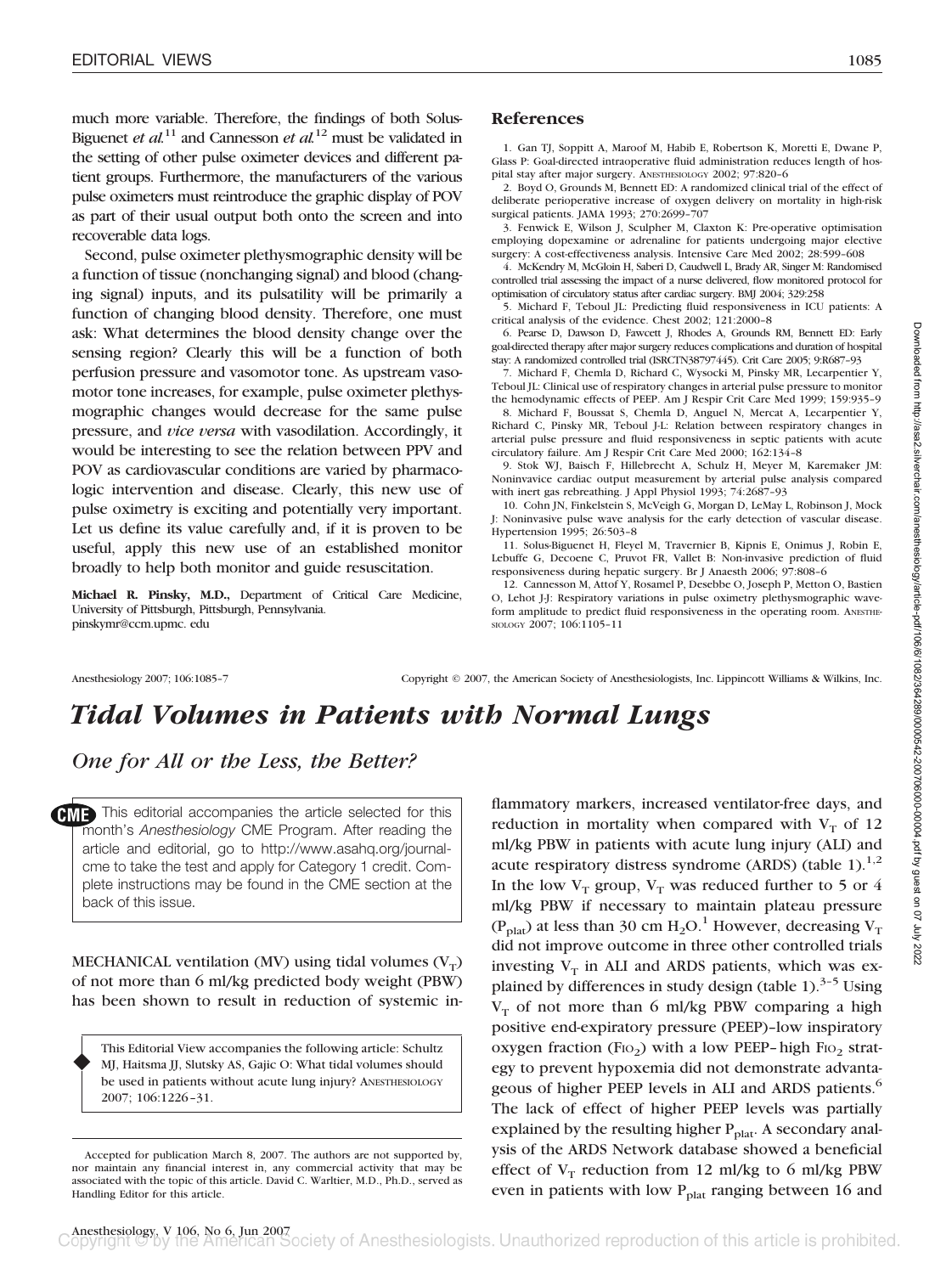| Trial                                               | $V_{\tau}$ , ml/kg |      | RR. breaths/min |           | PEEP, cm H <sub>2</sub> O |      | Paco <sub>2</sub> , mmHq |      | Mortality, % |      |
|-----------------------------------------------------|--------------------|------|-----------------|-----------|---------------------------|------|--------------------------|------|--------------|------|
|                                                     | Low                | Hiah | Low             | High      | Low                       | High | Low                      | High | Low          | High |
| Brochard et al., $4\,1998$ (n = 116)                | 7.1                | 10.5 | NA.             | <b>NA</b> | 10.6                      | 10.8 | 60                       | 41   | 46.6         | 37.9 |
| Stewart <i>et al.</i> , <sup>3</sup> 1998 (n = 120) | 7.2                | 10.8 | 23              | 17        | 8.7                       | 8.4  | 54                       | 46   | 50.0         | 47.0 |
| Brower <i>et al.</i> , <sup>5</sup> 1999 (n = 52)   | 7.3                | 10.2 | <b>NA</b>       | <b>NA</b> | 8.0                       | 8.0  | 50                       | 40   | 50.0         | 46.0 |
| Amato <i>et al.</i> , <sup>2</sup> 1998 (n = 53)    | 6.0                | 12.0 | 20              | 17        | 16.4                      | 8.7  | 55                       | 33   | 38.0         | 71.0 |
| ARDSnet, <sup>1</sup> 1998 (n = 861)                | 6.0                | 12.0 | 30              | 17        | 9.2                       | 8.6  | 43                       | 36   | 31.0         | 39.8 |

**Table 1. Randomized and Controlled Trials Comparing High** *versus* **Low Tidal Volume Ventilation in Patients with Acute Lung Injury and Acute Respiratory Distress Syndrome**

ARDSnet = Acute Respiratory Distress Syndrome Network; High = high tidal volume group; Low = low tidal volume group; NA = not applicable; Paco<sub>2</sub> = arterial carbon dioxide tension; PEEP = positive end-expiratory pressure; RR = respiratory rate; V<sub>T</sub> = tidal volume.

26 cm H<sub>2</sub>O before  $V_T$  reduction.<sup>7</sup> In this issue of ANES-THESIOLOGY, Schultz *et al.*<sup>8</sup> suggest the use of low  $V_T$ ventilation with PEEP levels above  $5 \text{ cm H}_{2}$ O in patients without ALI or ARDS in absence of large-scale prospective randomized trials.

Schultz *et al.* argue that in critically ill patients requiring MV for pulmonary edema, chronic obstructive pulmonary disease, congestive heart failure, aspiration, pneumonia, and trauma and after surgery not fulfilling ARDS criteria, mortality is associated with application of high  $V_T$  and  $P_{\text{plat}}^{8,9}$  Two retrospective analyses identified high airway pressures and  $V_T$  as independent risk factors for development of ALI and ARDS in patients requiring MV for acute respiratory failure.<sup>10,11</sup> It is of importance that these analyses included patients who were critically ill and had obviously either cardiopulmonary disease or ventilatory dysfunction and had thus *per se* a certain risk to develop ALI or ARDS. In an international cohort of unselected ARDS patients, neither  $P_{\text{plat}}$ nor  $V_T$  but use of low or no PEEP was associated with adjusted mortality.12 Recent surveys demonstrated that  $V_T$  in critically ill patients is on average approximately 7–8 ml/kg BW but that still  $V_T$  between 12 and 18 ml/kg BW are used with low or nil PEEP.<sup>13</sup> Based on these data, it seems justified to request protective ventilator strategies in risk patients routinely and not to wait until the ALI or ARDS criteria are fulfilled. Although we do not have evidence that the ventilator settings suggested by Schultz *et al.*, which are essentially based on the ARDS Network protocol, are the best way to ventilate patients at risk for ALI or ARDS, they may prevent harm from the use of too-high  $V_T$  and low or nil PEEP levels.

Potential adverse effects of protective MV should be considered in all critically ill patients. Hypercapnia may cause increased intracranial pressure, pulmonary hypertension, decreased myocardial contractility, decreased renal blood flow, and release of endogenous catecholamines. Moreover, MV with low  $V_T$  and  $P_{\text{plat}}$  may promote atelectasis formation and increase requirements for higher FIO<sub>2</sub> and PEEP. To counteract cardiovascular depression caused by higher PEEP levels, fluid loading frequently associated with a positive fluid balance and/or catecholamines may be required. Therefore,

all of these variables must be carefully considered and balanced when reducing  $V_T$  in individual patients.

Another question is whether protective ventilation is beneficial in patients with healthy lungs requiring shortterm MV during anesthesia. Besides airway closure and reduced lung volumes in the supine position, distortion of rib cage (and lung), cephalad shift of the diaphragm, surfactant alteration, blood shift from abdomen to thorax, or a combination of these contribute to atelectasis formation in 90% of the patients during anesthesia.<sup>14</sup> In the 1960s, use of large  $V<sub>T</sub>$  of approximately 15 ml/kg BW was advocated to reopen collapsed lung tissue and prevent impaired oxygenation during anesthesia.<sup>15</sup> Cyclic opening and closing caused by recruitment and derecruitment of small airways or lung units may lead to increased local shear stress (atelectrauma), which has been suggested to contribute to lung damage even in the absence of high  $P_{\text{plat}}$ .<sup>16</sup> However, for identical  $V_T$  and PEEP, reducing respiratory frequency attenuates or delays damage, provided that tidal ventilatory stress is sufficiently high. $17$  This indicates that the doses of stress will matter. Whereas a ventilator cycle is repeated 20,000–40,000 times per day for a longer period in critically ill patients, probably not more than 900 cycles are commonly applied per 1 h of anesthesia. PEEP levels up to 10 cm  $H<sub>2</sub>O$  are necessary in healthy patients during anesthesia to keep open those units that are most likely to close. However, any lung-protective benefit of PEEP is expected to be unimpressive when  $P_{\text{plat}}$  is modest or when the lung contains few recruitable units. Atelectatic area on computed tomography slice near the diaphragm is generally approximately 5–6% of the total lung area but can exceed 15–20% during uneventful anesthesia.<sup>14</sup> This may explain why in patients with healthy lungs undergoing elective major thoracic or abdominal surgery, MV with  $V_T$  of 12–15 ml/kg PBW and nil PEEP did not result in different pulmonary or systemic levels of inflammatory markers when compared with  $V_T$  of 6 ml/kg PBW and PEEP of 10 cm  $H_2O$ .<sup>18</sup>

Individual factors such as obesity, pneumoperitoneum, preexisting disease, and some surgical interventions may aggravate atelectasis formation. In addition, a variety of cofactors apart from ventilator settings such as position